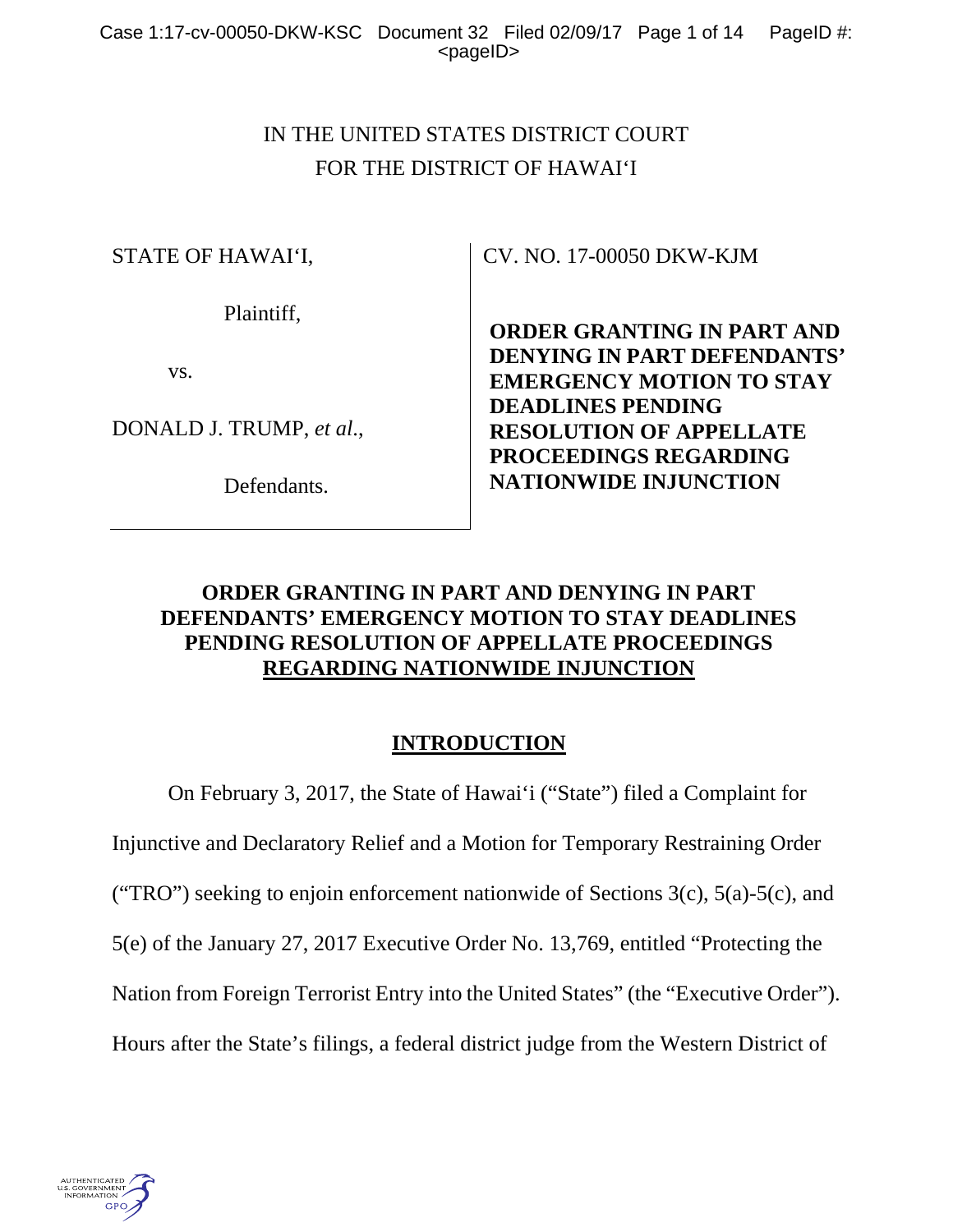#### Case 1:17-cv-00050-DKW-KSC Document 32 Filed 02/09/17 Page 2 of 14 PageID #: <pageID>

Washington entered an injunction that is substantively identical to the one requested here. *See Washington v. Trump*, 2:17-cv-00141 (W.D. Wash. Feb. 3, 2017).

Defendants now seek an emergency stay of all deadlines in this case, pending resolution of another emergency stay and appeal filed by the United States in the United States Court of Appeals for the Ninth Circuit. No. 17-35105 (9th Cir. 2017). Through its Ninth Circuit efforts, the United States seeks to invalidate or at least narrow the scope of the Western District of Washington's injunction. The United States' emergency stay request was argued to a Ninth Circuit motions panel on February 7, 2017, and a decision is expected shortly.

 Because the balance of relevant factors in the instant case – notably, the orderly course of justice and the balance of hardships to the parties while the existing injunction is in effect – weighs in favor of Defendants' request, the Emergency Motion to Stay is hereby GRANTED IN PART. This matter is stayed so long as the Western District of Washington's February 3, 2017 injunction remains in place undisturbed, or until further order of this Court. All pending deadlines and the hearing on the State's Motion for TRO are accordingly vacated. All further relief requested by the Emergency Motion to Stay is DENIED.

2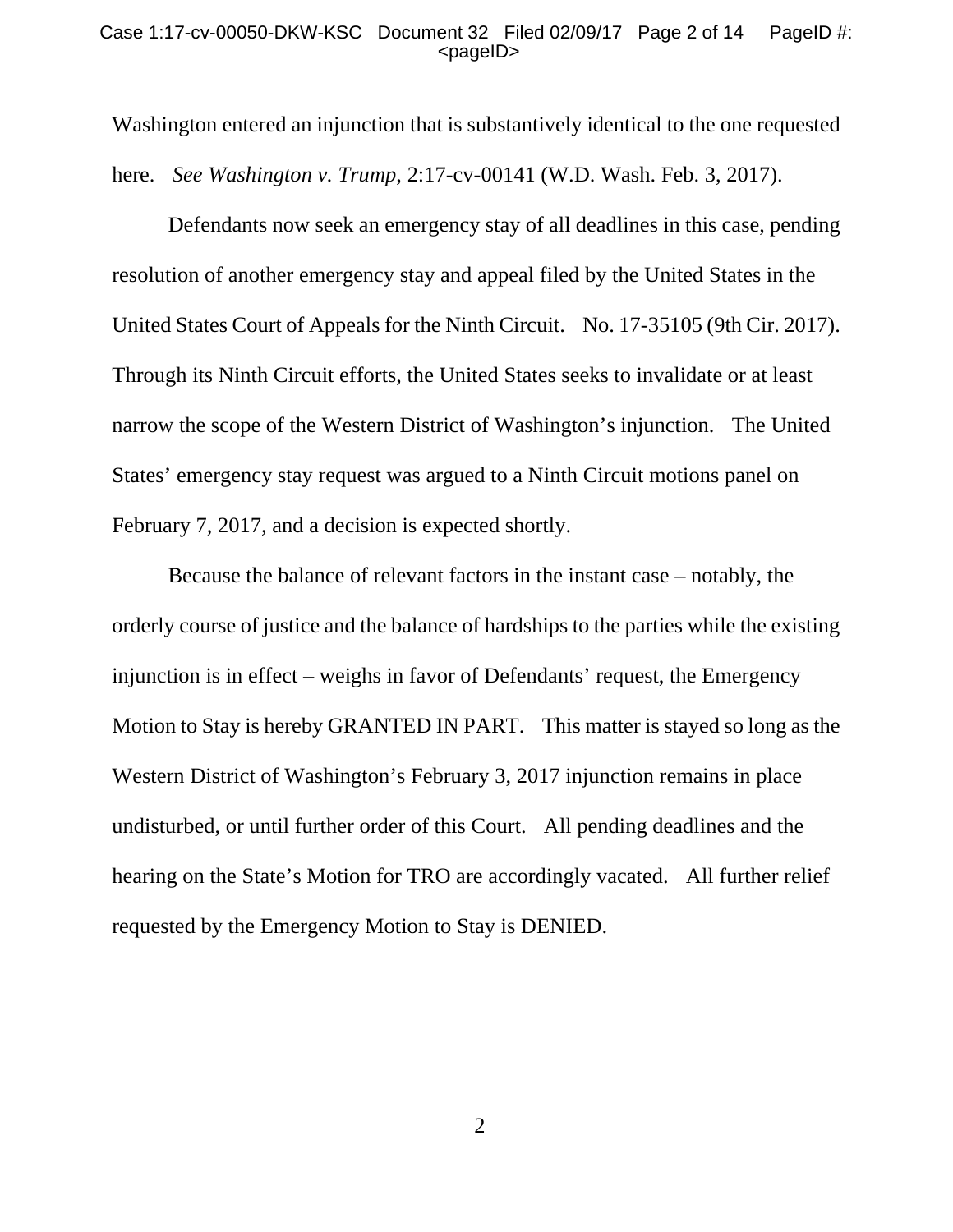#### **BACKGROUND**

The State's Motion for TRO asserts that the Executive Order violates the Establishment Clause of the First Amendment and the Equal Protection and Due Process protections guaranteed by the United States Constitution. *See* Mem. in Supp. of Mot. for TRO, Dkt. No. 2-1 [hereinafter TRO Mem.]. The State also contends that the Executive Order violates the Administrative Procedure Act ("APA"), 5 U.S.C. §§ 1001 *et seq*., and three provisions of the Immigration and Nationality Act ("INA"), 8 U.S.C. §§ 1101 *et seq.*—including its prohibitions on nationality- and religion-based classifications and its limited grant of presidential discretion to suspend entry into the United States by certain immigrant and non-immigrant classes under Section 212(f), as amended, 8 U.S.C. § 1182(f). *See* TRO Mem. at 26-32.

 On February 3, 2017, almost immediately following the filing of the State's Complaint and Motion for TRO, the United States District Court for the Western District of Washington entered a nationwide TRO enjoining the federal defendants in that case from enforcing the same sections of the Executive Order that the State challenges here. *See* W.D. Wash. TRO, 2:17-cv-00141, Dkt. No. 52, at 5–6. On Saturday, February 4, 2017, the federal government defendants in the Western District of Washington case filed a notice of appeal (No. 2:17-cv-00141, Dkt. No.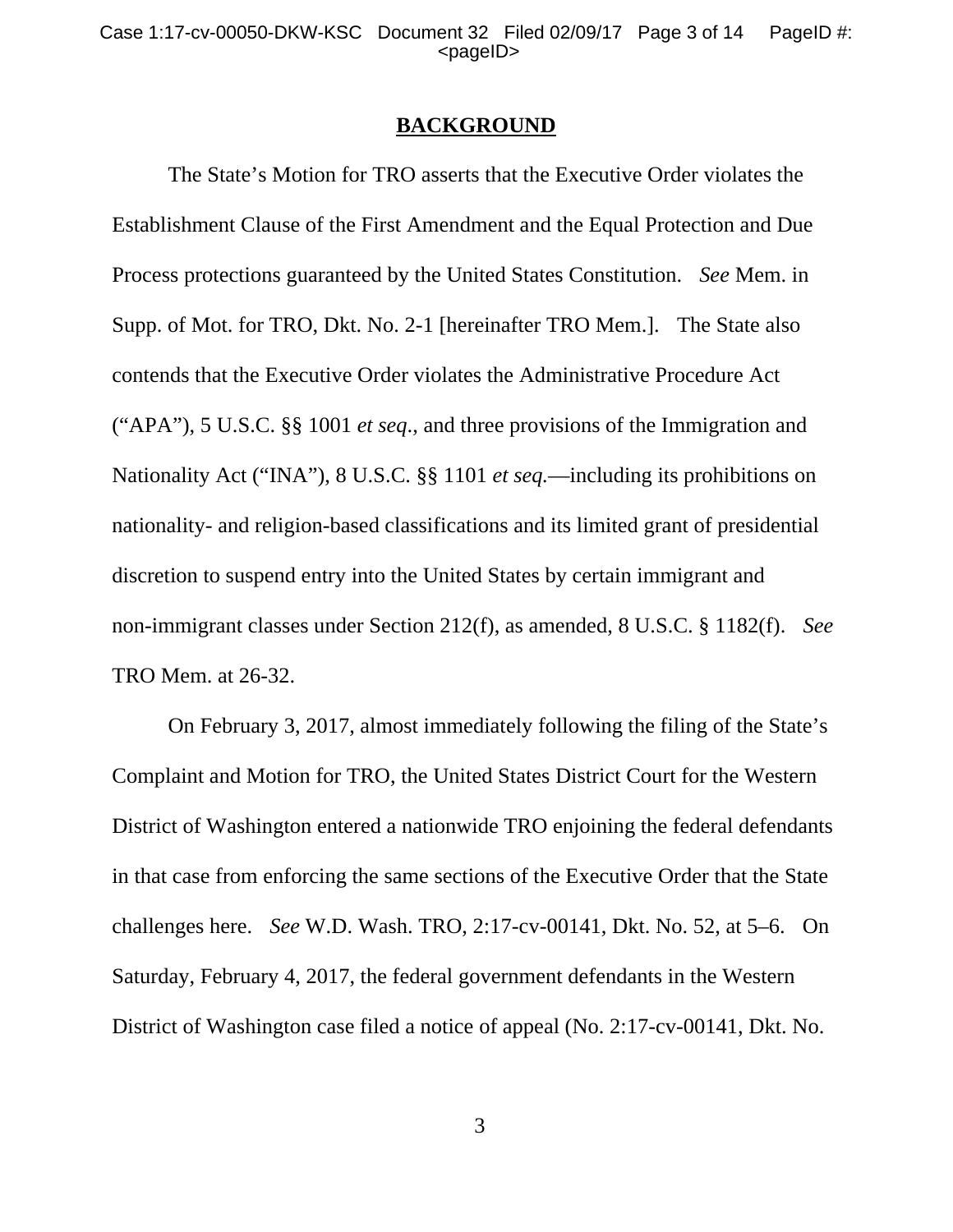53) and an emergency motion to stay the Western District of Washington injunction, pending resolution of defendants' appeal to the United States Court of Appeals for the Ninth Circuit (No. 17-35105, Dkt. No. 14). On February 5, 2017, the Ninth Circuit denied the State of Hawaii's Emergency Motion to Intervene in the pending *Washington v. Trump* appeal but granted the State leave to file an *amicus* brief in that case. Order, No. 17-35105, Dkt. No. 77 (ruling on Mot. to Intervene, No. 17-35105, Dkt. No. 21-1). On February 7, 2017, the Ninth Circuit heard oral argument on the federal defendants' motion to stay the district court's TRO, pending appeal. No. 17-35105, Dkt. Nos. 124 and 125. A decision on that motion to stay is pending.

 In the instant case, Defendants ask the Court to stay existing deadlines and proceedings pending resolution of the appeal of the Western District of Washington's February 3, 2017 TRO. Alternatively, Defendants request that this Court issue a stay pending resolution of the appeal, but also mandate that if the Western District of Washington's nationwide injunction is no longer in effect, then Defendants would be required to file their response to the State's Motion for TRO within 48 hours without further order of this Court.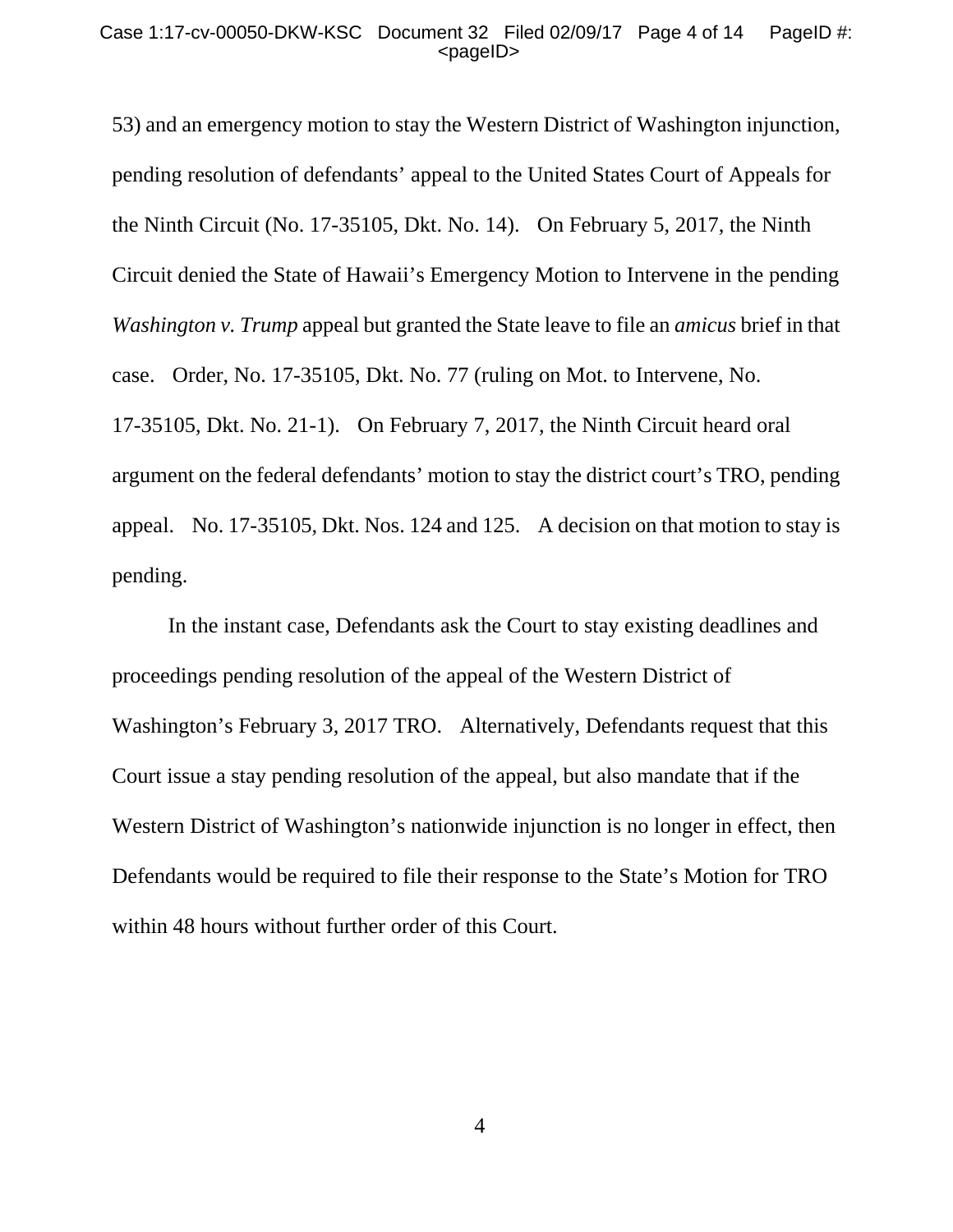#### **DISCUSSION**

### **I. Legal Standard**

 "[T]he power to stay proceedings is incidental to the power inherent in every court to control disposition of the cases on its docket with economy of time and effort for itself, for counsel, and for litigants." *Landis v. N. Am. Co*., 299 U.S. 248, 254 (1936). "The exertion of this power calls for the exercise of sound discretion." *CMAX, Inc. v. Hall*, 300 F.2d 265, 268 (9th Cir. 1962). *See Clinton v. Jones*, 520 U.S. 681, 706 (1997) ("The District Court has broad discretion to stay proceedings as an incident to its power to control its own docket."); *Lockyer v. Mirant Corp*., 398 F.3d 1098, 1109 (9th Cir. 2005) (citing *Landis*, 299 U.S. at 255, for the same).

 In determining whether to grant a motion to stay, "the competing interests which will be affected by the granting or refusal to grant a stay must be weighed." *Id.* at 1110 (citing *CMAX*, 300 F.2d at 268). Those interests include: (A) "the possible damage which may result from the granting of a stay," (B) "the hardship or inequity which a party may suffer in being required to go forward," and (C) "the orderly course of justice measured in terms of the simplifying or complicating of issues, proof, and questions of law which could be expected to result from a stay." *Id.* Moreover, "[t]he proponent of a stay bears the burden of establishing its need."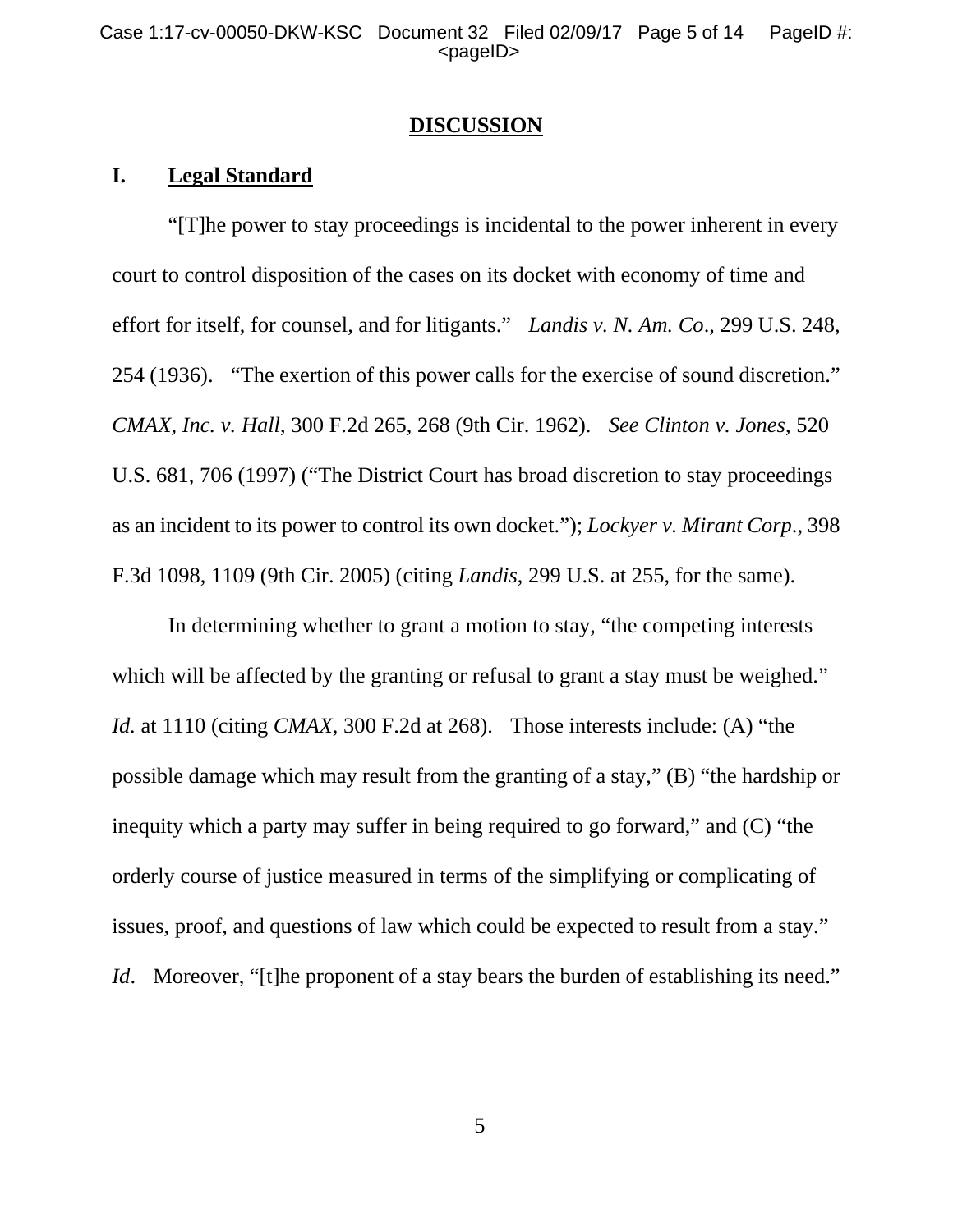*Clinton*, 520 U.S. at 708 (citing *Landis*, 299 U.S. at 255). Here, the Court finds that Defendants have met their burden.

### **II. Analysis Of Factors**

l

 Having considered the relevant factors and in the exercise of its discretion, the Court concludes that a temporary stay of this action is appropriate during the pendency of related appellate proceedings so long as the nationwide injunction entered in *Washington v. Trump* remains in effect.

## **A. Possible Damage Resulting From A Stay**

 The State of Hawai'i asks this Court to proceed on the merits of its case, despite the pending Ninth Circuit appeal from the Western District of Washington, and argues that the stay, if granted, will cause the State "irreparable harm." Mem. in Opp. to Gov't Mot. to Stay, Dkt. No. 25. Given the state of the proceedings, however, any prejudice to the State caused by a delay in the instant case will be minimal. That is, the Western District of Washington's nationwide injunction already provides the State with the comprehensive relief it seeks in this lawsuit. As such, the State will not suffer irreparable damage of the kind discussed in *Landis*, 299 U.S.  $248$ ,<sup>1</sup> if the Court were to grant Defendants' motion to stay.

<sup>1</sup> *See, e.g.*, *Dependable Highway Exp., Inc. v. Navigators Ins. Co*., 498 F.3d 1059, 1067 (9th Cir. 2007) (holding that a "fair possibility" of damage to the party opposing the stay existed where an order granting the stay would effectively "force[ it] to enter into arbitration in a foreign country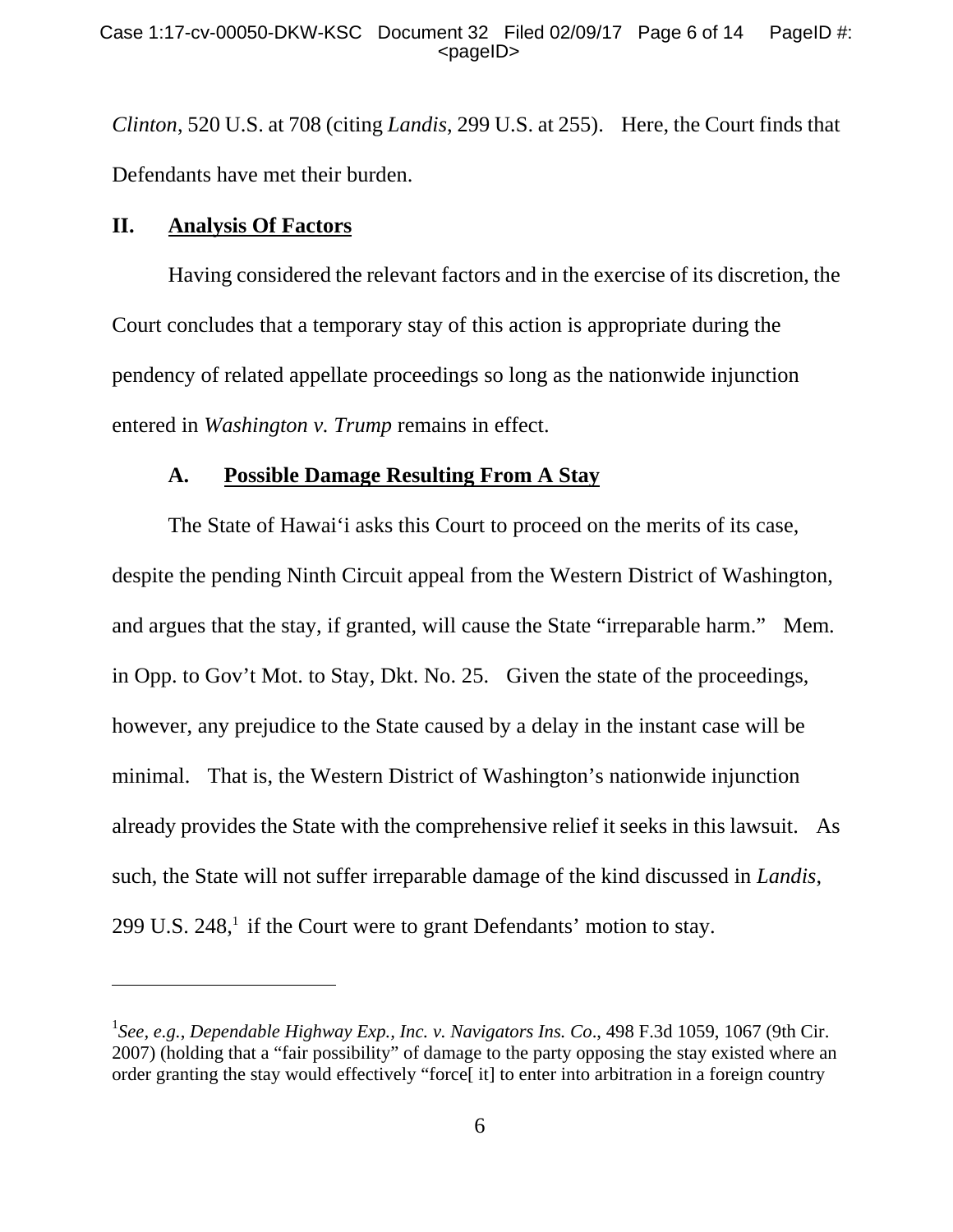#### Case 1:17-cv-00050-DKW-KSC Document 32 Filed 02/09/17 Page 7 of 14 PageID #:  $<$ pageID $>$

 Significantly, the State has procedural recourse from any possible prejudice that *could* result if "the Executive Order [goes] back into effect after the orders from other courts have been lifted or expired." Mem. in Opp. to Gov't Mot. to Stay at 2. That is because "[w]hen circumstances have changed such that the court's reasons for imposing [a] stay no longer exist or are inappropriate, the court may lift the stay." *Crawford v. Japan Airlines*, 2013 WL 2420715, at \*6 (D. Haw. May 31, 2013) (quoting *Canady v. Erbe Elektromedizin GmbH,* 271 F. Supp. 2d 64, 74 (D.D.C. 2002)). *Accord CMAX*, 300 F.2d at 270 ("Should there be a substantial change in circumstances indicating that the trial should not be further delayed, [the party opposing the stay] may seek a district court order setting the case for trial.").

 Moreover, a stay is permissible so long as it is "reasonable" in length. *See Dependable Highway*, 498 F.3d at 1067; *Leyva v. Certified Grocers of Cal., Ltd.*, 593 F.2d 857, 864 (9th Cir. 1979); *cf. Yong v. I.N.S.*, 208 F.3d 1116, 1119 (9th Cir. 2000) ("If a stay is especially long or its term indefinite, we require a greater showing to justify it." (citation omitted)). Here, the expedited timeline of appellate proceedings that has already been on display before the Ninth Circuit in the Western

-

when it remains unclear whether [the opponents of the stay] even agreed to arbitrate and where a foreign court ha[d] already levied legal and equitable penalties against it"); *Int'l Longshore, Warehouse Union, Local 142 v. Hawaiian Waikiki Beach, Inc*., 2002 WL 32058429, at \*9 (D. Haw. Dec. 13, 2002) (noting that the opposing party's former employees—"low-wage workers. . . , many of whom are elderly"—may suffer if adjudication of their right to severance pay was further delayed).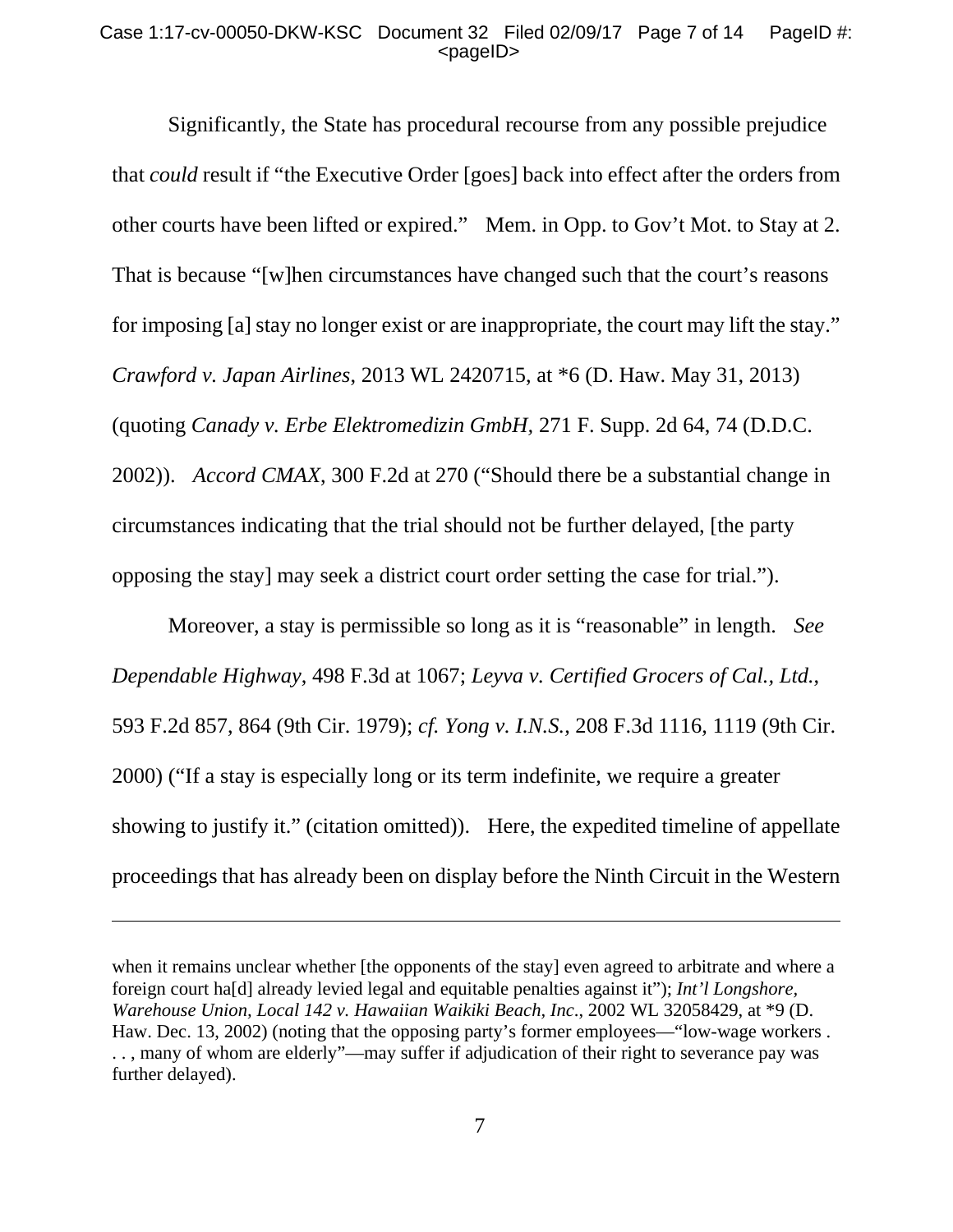District of Washington case indicates that any delay in this case pending resolution of that appeal will be reasonable in length. $^2$  And if that does not turn out to be the case, any party may petition the Court to lift or partially lift the stay for good cause, as the State did on February 8, 2017. State Mot. to Partially Lift Stay, Dkt. No. 30.

 On balance, this factor does not weigh strongly against the grant of a discretionary stay.

### **B. Possible Hardship Or Inequity Resulting From Going Forward**

 The proponent of a stay need not make a showing of hardship or inequity unless its opponent first demonstrates that there is a "fair possibility" that a stay will cause it injury. *See Dependable Highway*, 498 F.3d at 1066. That has not been done here. If it had, there is scant evidence of hardship or inequity if the Court were to require Defendants to proceed. Defendants summarize their hardship in these terms: they "should not be required to defend against the State of Hawaii's identical legal claims in two cases simultaneously." Mem. in Supp. of Mot. to Stay at 10–11. Why the United States Department of Justice, what some describe as the largest law

l

 $2^2$ Indeed, the Ninth Circuit heard oral arguments just three days after the defendants filed their notice of appeal in the Western District of Washington case, indicating that adjudication of the emergency TRO effectively nullifying the countrywide Executive Order that is the subject of this dispute, will be greatly accelerated. *Cf.*, *e.g.*, *Unitek Solvent Servs. v. Chrysler Grp.*, 2014 WL 12576648, at \*3 (D. Haw. Jan. 14, 2014) (explaining that stay of district court's proceedings pending the Ninth Circuit's resolution of an interlocutory appeal was "reasonable in length" because the appeal "ha[d] been expedited in accordance with Ninth Circuit rules" and "briefing [would] be completed [within] th[e] month").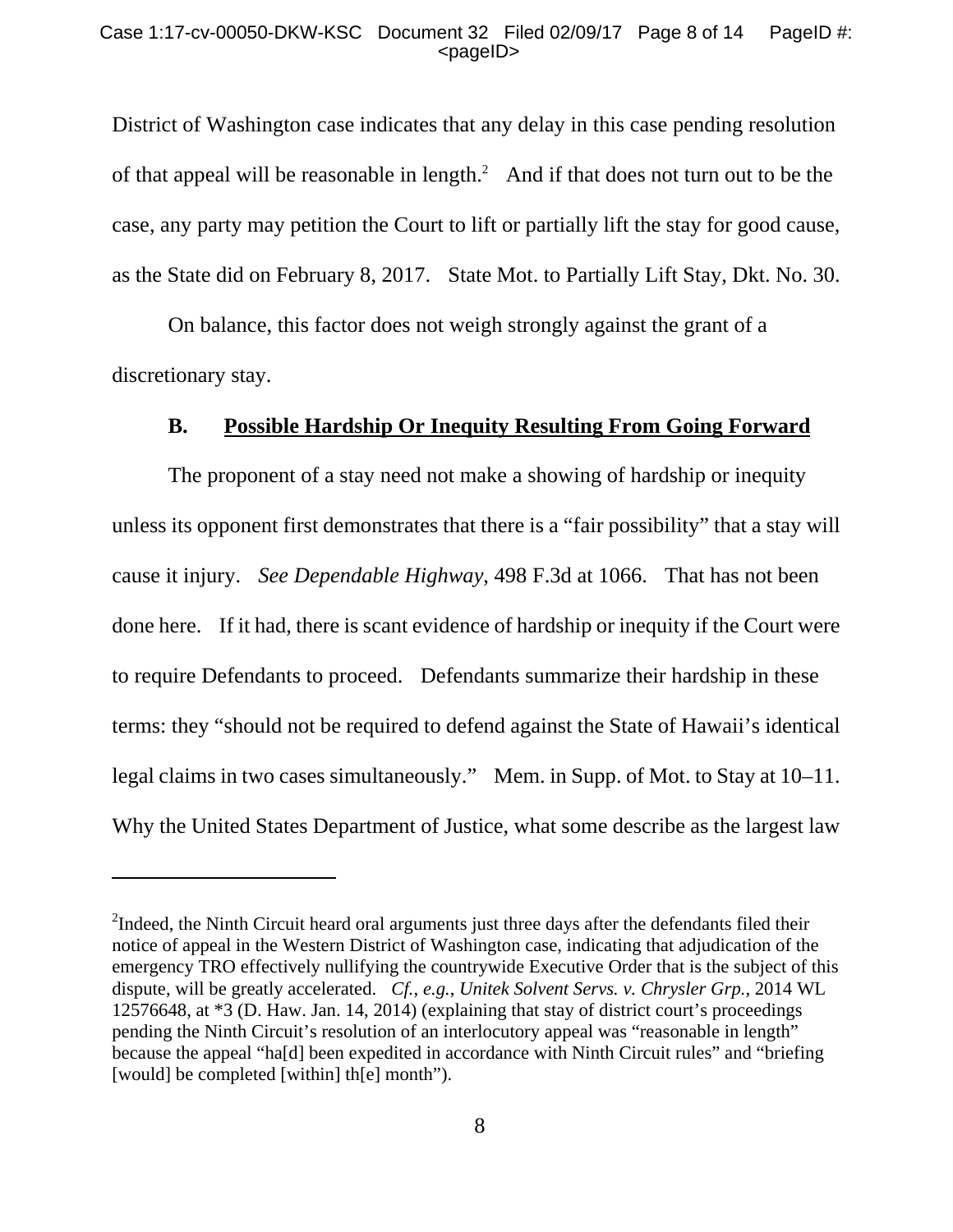#### Case 1:17-cv-00050-DKW-KSC Document 32 Filed 02/09/17 Page 9 of 14 PageID #:  $<$ pageID $>$

firm in the world, is not able to litigate similar claims on a mere two fronts without claiming burden is beyond this Court.<sup>3</sup> Moreover, in this circuit, "being required to defend a suit, without more, does not constitute a clear case of hardship or inequity" for purposes of a stay. *Lockyer*, 398 F.3d at 1112 (internal quotations omitted). Indeed, hardship or inequity may result to *both parties* if the Court does not pause to consider issues in the Western District of Washington appeal because of the potential for inconsistent rulings and resulting confusion to law enforcement agencies and the public, as discussed more fully below.

 In any event, because Defendants are only required to "make out a clear case of hardship" if there is a "fair possibility that the stay. . .will work damage to someone else," *CMAX*, 300 F.2d at 268, and given that no such damage can occur while the Western District of Washington TRO remains in place, the Court finds that this factor is neutral.

### **C. The Orderly Course Of Justice**

 $\overline{a}$ 

 Last, the Court considers "the orderly course of justice measured in terms of the simplifying or complicating of issues, proof, and questions of law which could

 $3$ The Court is not asserting that this case, together with the one pending in the Western District of Washington, represent the only two cases nationwide that present similar issues surrounding challenges to the Executive Order. The Court simply asserts that these are the only two cited by Defendants in support of their hardship contentions.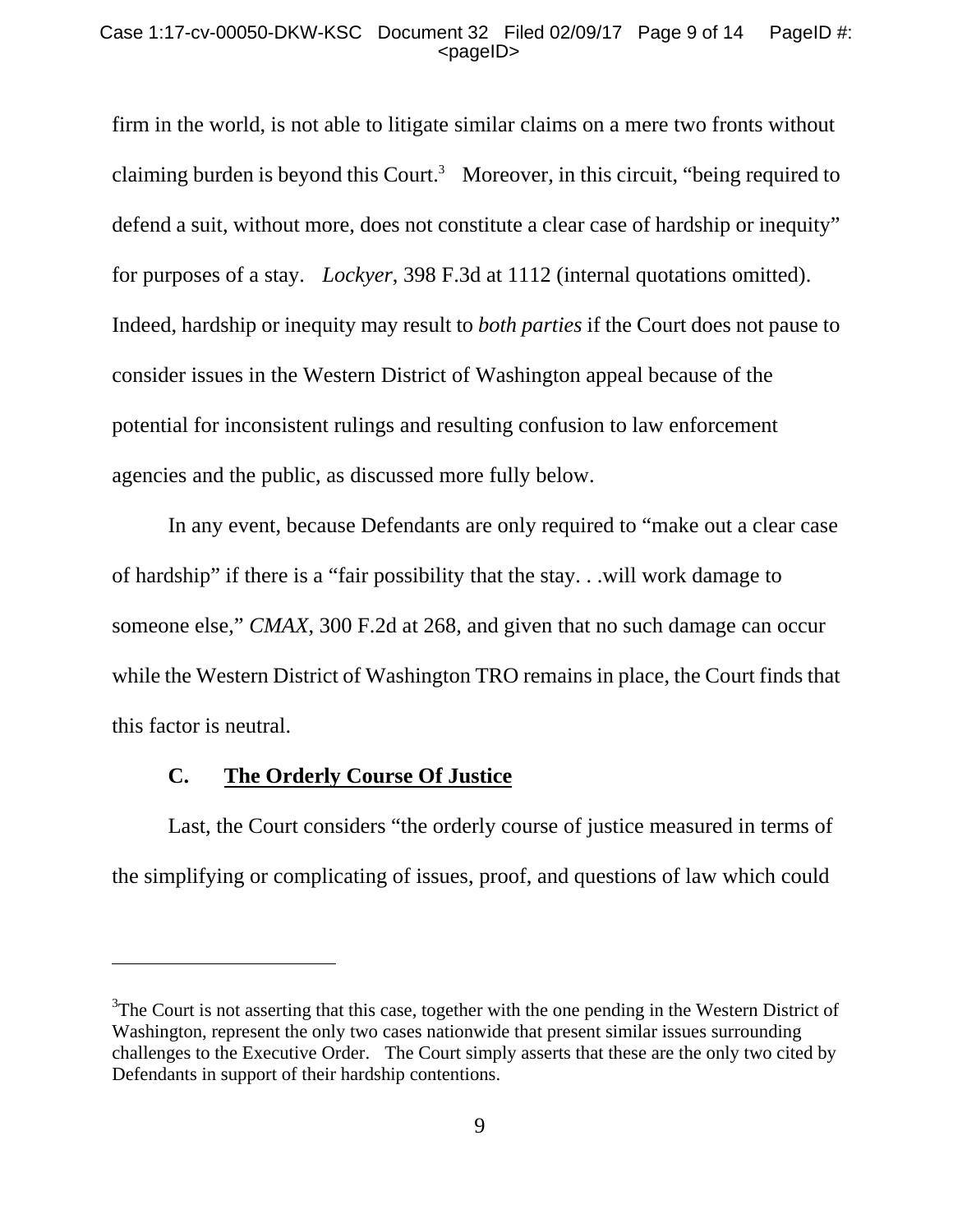be expected from a stay." *CMAX*, 300 F.2d at 268 (citing *Landis*, 299 U.S. at 254– 55).

 Given the significant overlap of the issues presented here and in *Washington v. Trump*, granting the stay while the nationwide injunction continues in place pending the outcome of appellate proceedings would facilitate the orderly course of justice. In particular, the Ninth Circuit's ruling – and any subsequent appellate pronouncement – will likely be dispositive of, or at least dispositive of many of the issues presented by, the State's Motion for TRO. These issues include State standing, as well as the Establishment Clause, Due Process and/or Equal Protection bases for relief cited by the State. The appellate court's binding decisions in *Washington v. Trump* could obviate the need for this Court to decide the same issues where the scope of the relief sought by the State is identical to the nationwide TRO already in place. The State acknowledges as much. *See* State's Emergency Mot. to Intervene, *Wash. v. Trump*, No. 17-35105 (9th Cir.), Dkt. No. 21-1 at 4-5, 9.4

-

<sup>4</sup> According to the State, the pending appeal in *Washington v. Trump -* 

concerns the validity of an order that is protecting Hawai'i and its citizens from irreparable harm, and that is identical to one Hawai'i is seeking in the District of Hawai'i. [The Ninth Circuit's] resolution of this matter will decide whether the state and its citizens are once again subjected to travel bans and discrimination, and may decide whether the State can secure a similar order in its own case.

State's Emergency Mot. to Interv., *Wash. v. Trump*, No. 17-35105 (9th Cir.), Dkt. No. 21-1 at 5.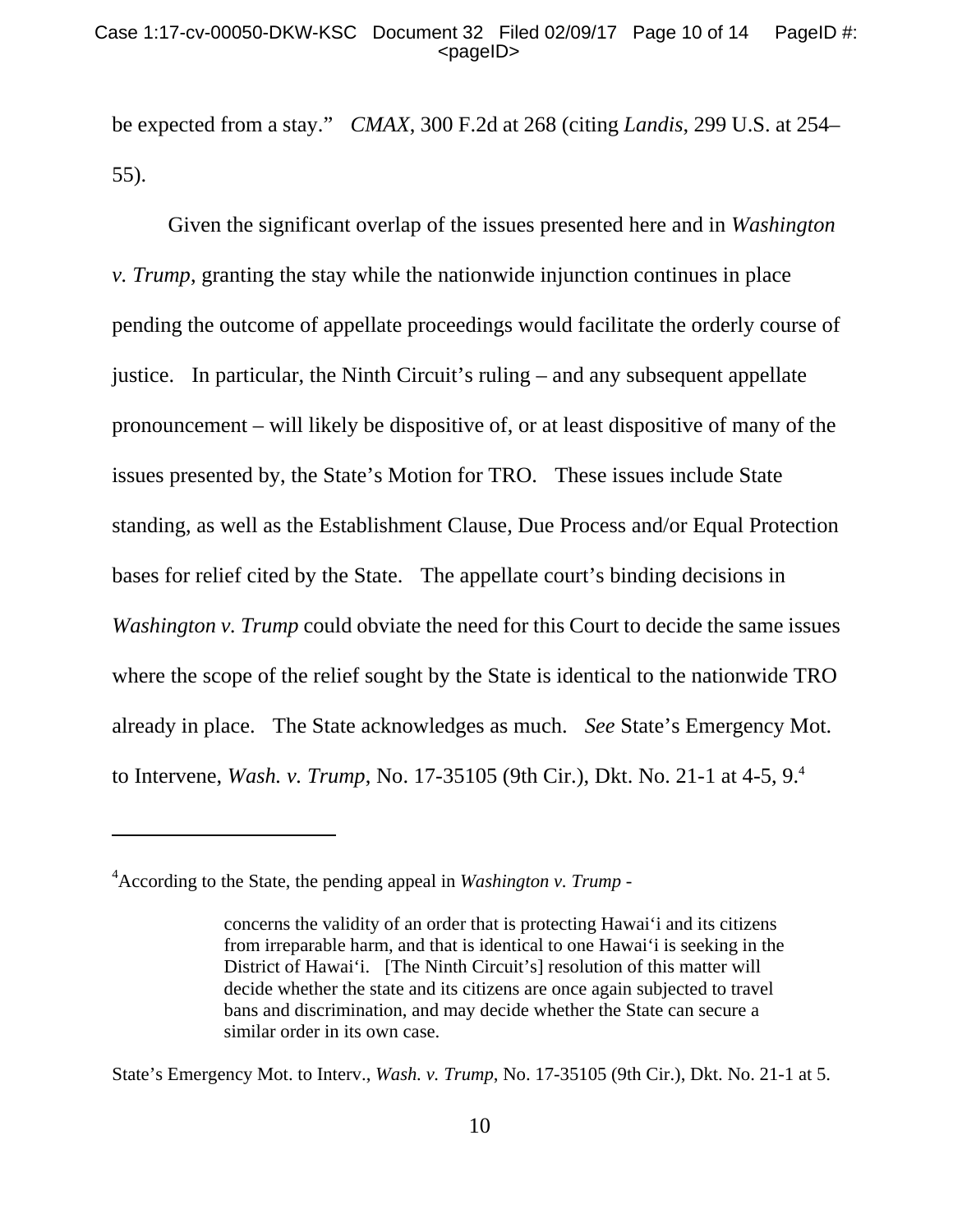Because many of the State's legal arguments presented in its Motion for TRO are presently before the Ninth Circuit, it makes little sense to expend the resources necessary for a full presentation of those same issues in this forum while awaiting guidance from the appellate court.<sup>5</sup> The more efficient course is to await a pronouncement from the governing appellate bodies, at which point the bulk of the determinative issues may very well be settled in most material respects. *See, e.g.*, *Landis*, 299 U.S. at 256 (explaining that even if a decision of the pending case "may not settle every question of fact and law" in suits in other states, "in all likelihood it will settle many and simplify them all."); *Fed. Home Loan Mortg. Corp. v. Kama*, 2016 WL 922780, at \*8–9 (D. Haw. Mar. 9, 2016) (ordering a stay, sua sponte, of the proceedings pending resolution of related cases before the Ninth Circuit because resolution of those cases "w[ould] likely involve an analysis of" issues obscured by recent jurisprudence from the Hawaii Supreme Court, thereby "provid[ing] further guidance" to this Court with respect to the case in question). Any remaining issues can then be taken up by this Court, as needed, with the benefit of the Ninth Circuit's analysis.

 $\overline{a}$ 

<sup>5</sup> According to the State, it asserts unique arguments not yet raised in *Washington v. Trump*, including: (1) that Sections 3 and 5(e) of the Executive Order violate the Establishment Clause; (2) allegations of additional violations of the INA based on the nationality-based classifications and the limited grant of authority to the President under Section 212(f); and (3) limits on the President's plenary powers over immigration and foreign affairs. *See generally* State's Emergency Mot. to Interv., *Wash. v. Trump*, No. 17-35105 (9th Cir.), Dkt. No. 21-1.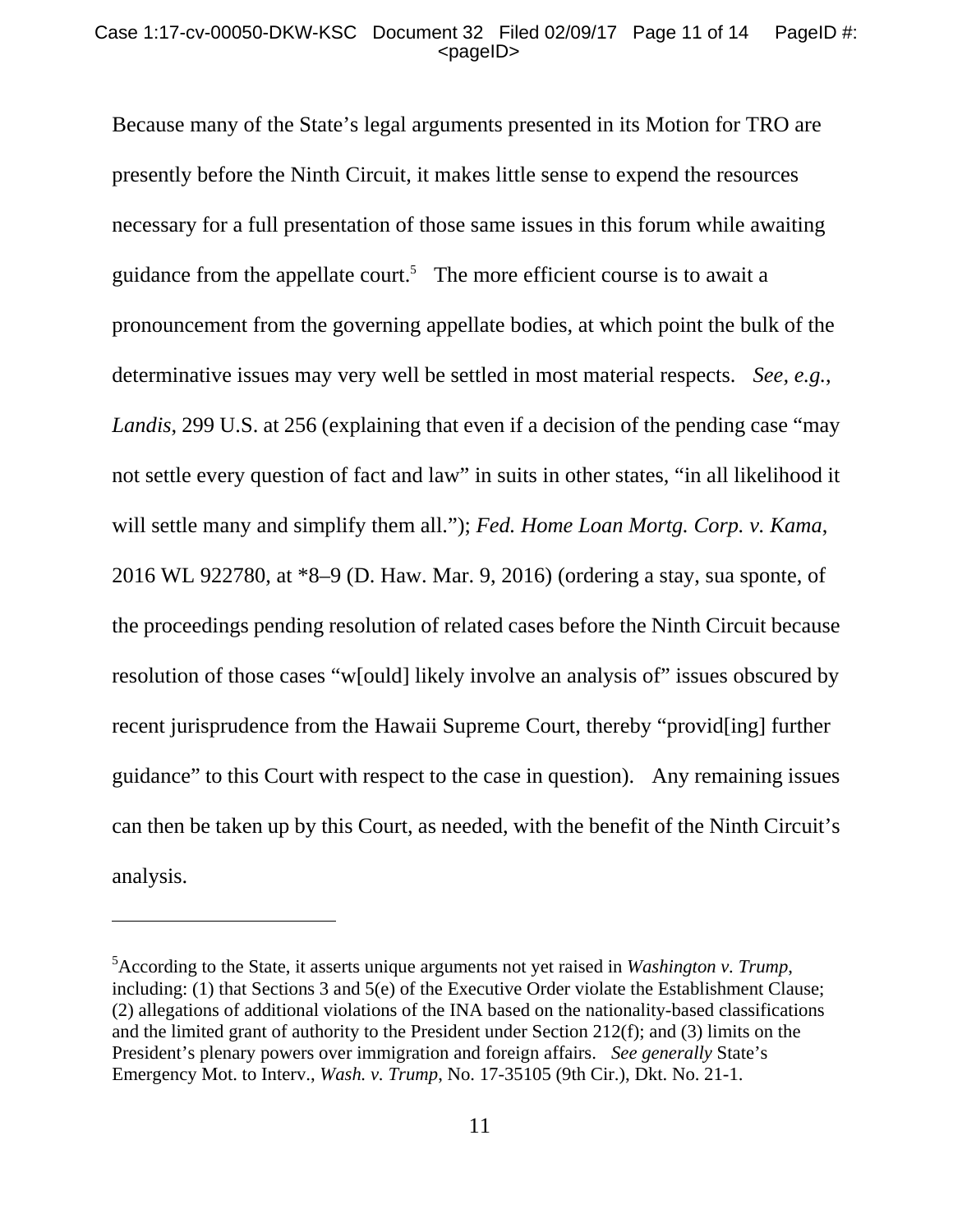#### Case 1:17-cv-00050-DKW-KSC Document 32 Filed 02/09/17 Page 12 of 14 PageID #: <pageID>

 In fact, granting the stay request would not only promote judicial economy, but would also reduce the risk of inconsistent rulings that the appellate courts might then need to disentangle. Moreover, in cases where significant litigation is likely to take place during the pendency of an appeal, courts have granted a stay as a means of conserving judicial resources. *See, e.g., Canal Properties LLC v. Alliant Tax Credit V, Inc*., 2005 WL 1562807, at \*3 (N.D. Cal. June 29, 2005) (granting stay where case on appeal was likely to have preclusive effect and substantial litigation would likely take place during the pendency of the appeal).

 Considerable resources necessary for litigating the State's Motion for TRO may be wasted if the appellate court's controlling decision changes the applicable law or the relevant landscape of facts that need to be developed. Consequently, a stay would preserve resources for both the parties and the Court and serve "the orderly course of justice" by "simplifying . . . issues, proof, and questions of law." This factor weighs significantly in favor of a stay.

#### **D. Summary**

 Having considered the relevant factors, the Court, in its discretion, concludes that a stay of pending deadlines in this action is appropriate to allow the appellate courts to consider the pending, related proceedings on an expedited basis. A temporary stay during which the existing nationwide injunction remains in place

12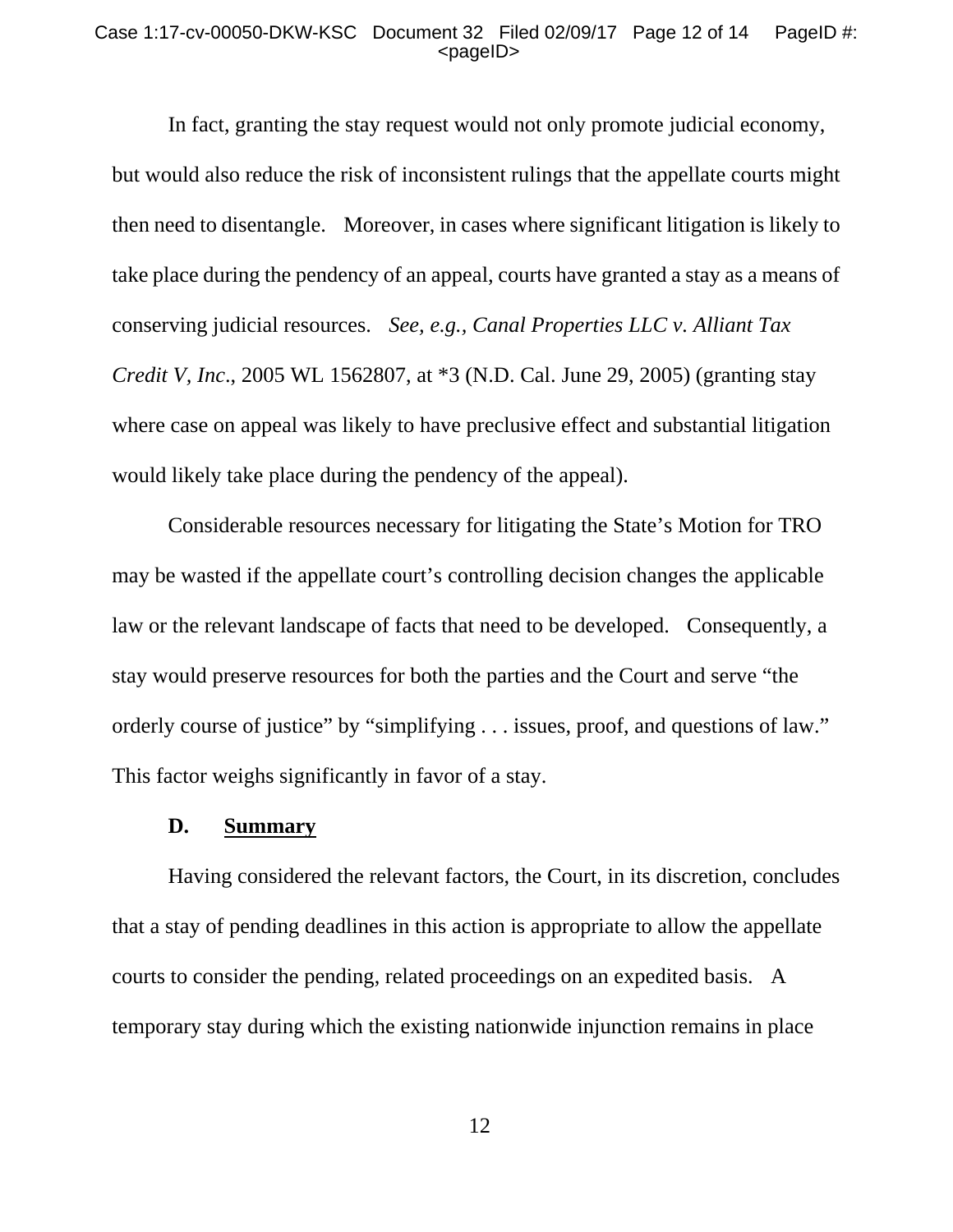#### Case 1:17-cv-00050-DKW-KSC Document 32 Filed 02/09/17 Page 13 of 14 PageID #: <pageID>

permits the Court and the parties to benefit from any appellate rulings that are binding on this district court. The risk of inconsistent rulings and duplicative litigation warrants granting the motion, particularly where, as here, there is an absence of significant harm from the granting of a stay. *See Lockyer*, 398 F.3d at 1112 (weighing the balance of hardships between the parties and the prospect of narrowing the factual and legal issues in the other proceeding in deciding the motion for stay). Accordingly, the Court finds that a stay is the most efficient and fairest course of action where there are independent and likely controlling proceedings which bear upon this case. *See Levya*, 593 F.2d at 863.

### **CONCLUSION**

Based on the foregoing, the Emergency Motion to Stay is GRANTED IN PART. This matter is stayed as long as the February 3, 2017 injunction entered in *///* 

*///* 

*///* 

*///*